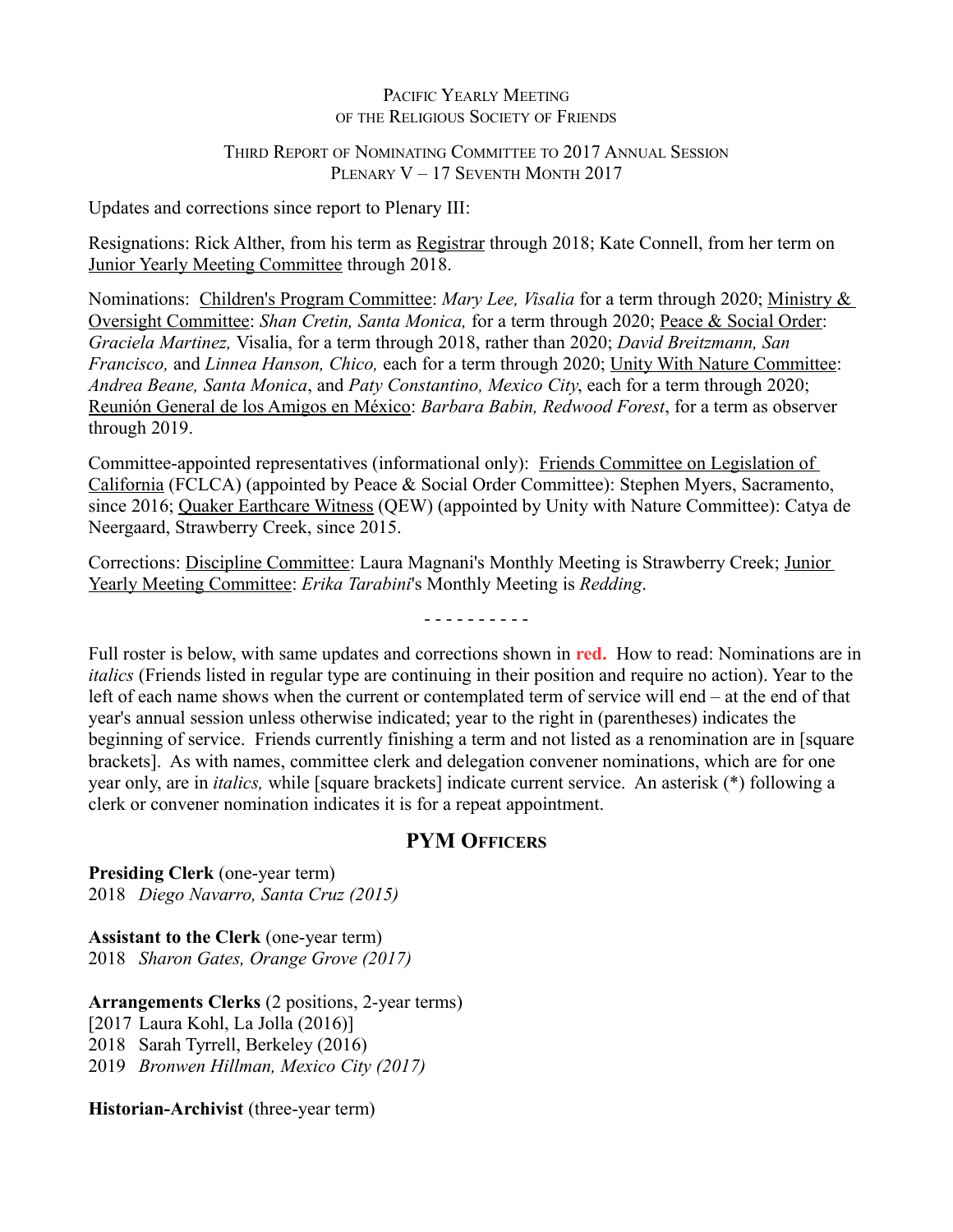2019 Jan Tappan, Orange Grove (2013)

**Reading Clerk** (one-year term)

[2017 Betty deValcourt, Santa Cruz (2016)] 2018 *Judith Searle, Santa Monica (2017)*

**Recording Clerks** (2 positions, 2-year terms) [2017 Sharlene Roberts-Caudle, Visalia (2017)]

2018 Jim Anderson, Chico (2016)

2019 *Sharlene Roberts-Caudle, Visalia (2017)*

**Registrars** (2 positions, 2-year terms) [2017 Heather Levien, Berkeley (2015)] [2018 Rick Altherr, San Jose (2016)]*resigning* 2018 \_\_\_\_\_\_\_\_\_\_\_\_\_\_\_\_\_\_\_\_\_\_\_\_ 2019 *Joe Magruder, Berkeley (2017)*

**Statistical Clerk** (three-year term) 2019 Sherri Sisson, Orange County (2017)

**Treasurer** (three-year term,  $10/1 - 9/30$ ) 2019 Roy Allen, Berkeley (2013)

## **PYM COMMITTEES**

(LISTED ALPHABETICALLY, EXCEPT NAMING AND NOMINATING, FOUND LAST)

#### **Children's Program Committee**

(6 members, 3-year terms)

2018 Chamba Cooke, Grass Valley (2015) *clerk\**

2018 Peggy Craik, Conejo Valley WG (2016)

*2018 Carol Cruickshank, San Francisco (2015)*

2019 \_\_\_\_\_\_\_\_\_\_\_\_\_\_\_\_\_\_\_\_\_\_\_\_

2020 *Mary Lee, Visalia (2017)*

2020 \_\_\_\_\_\_\_\_\_\_\_\_\_\_\_\_\_\_\_\_\_\_\_\_

Ex Officio: current and immediate past program coordinators: 2017 Nate Secrest, Lake County WG (2016) (current and immediate past)

### **Discipline Committee AKA Faith & Practice Revision Committee**

(6 members, 3-year terms)

2018 Chuck Orr, La Jolla (2014)

- 2018 Laura Magnani, Strawberry Creek (2016)
- 2019 Liz Baker, Sacramento (2013)
- 2019 Patricia Portillo, Sacramento (2016)
- 2020 *Carl Magruder, Strawberry Creek (2014)*
- 2020 *Robin Durant, Orange Grove (2015)*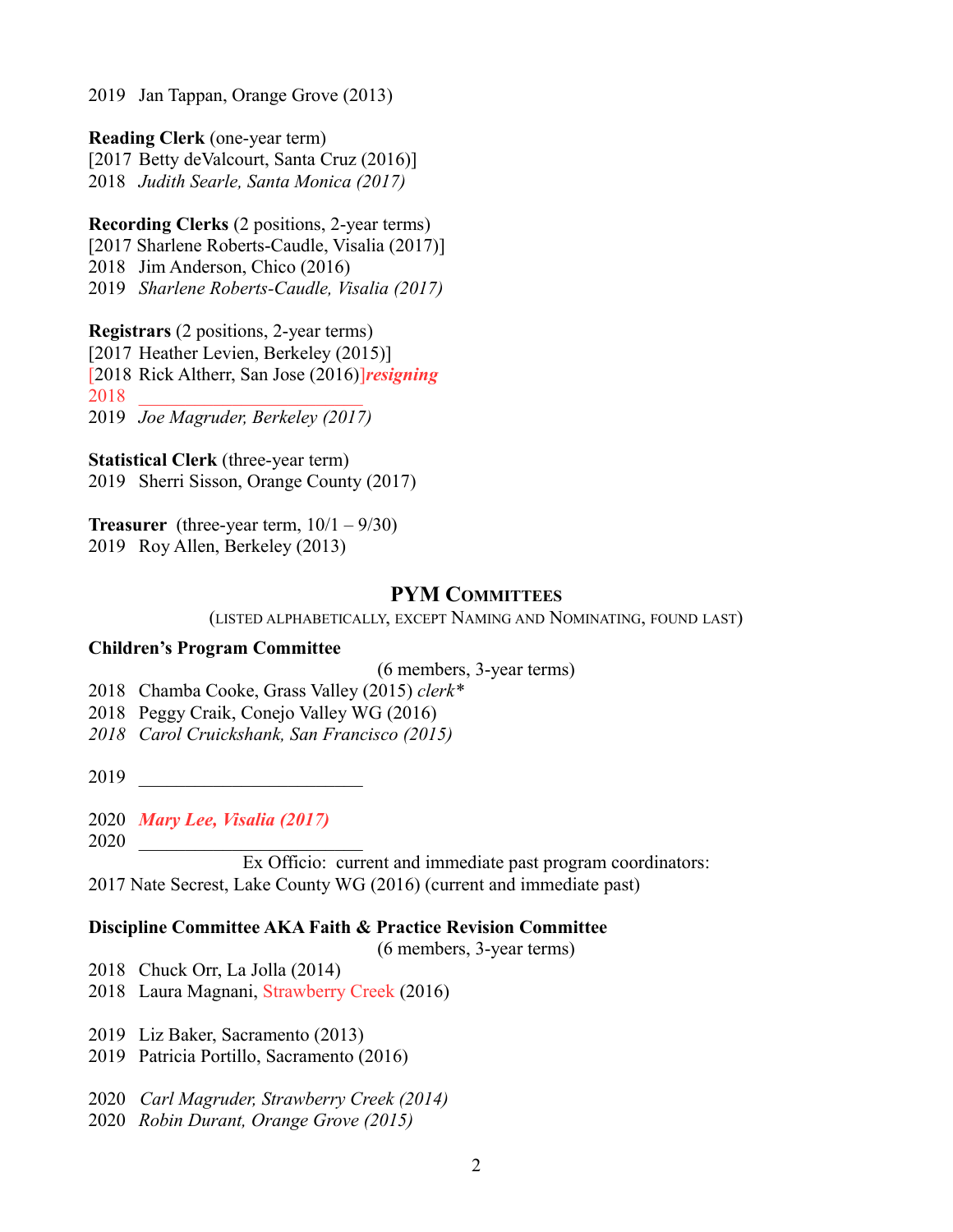#### Ex Officio: Historian-Archivist

#### **Finance Committee**

(6 members, 3-year terms)

[2017 Matha Hunkins, Humboldt (2010)]

[2018 Mary Miché, Lake County (2012)]*resigning*

2018 Sandy Farley, Palo Alto (2015)

- 2018 \_\_\_\_\_\_\_\_\_\_\_\_\_\_\_\_\_\_\_\_\_\_\_\_
- 2019 David Barrows, San Diego (2015) *clerk\**

2019 Deborah Marks, Strawberry Creek (2016)

- 2020 *Sharon Shen, Berkeley (2015)*
- 2020 *Emma Castanedo, La Jolla (2017)*

Ex Officio: Treasurer, Statistical Clerk

#### **Holding Corporation**

(6 members, 3-year terms)

- 2018 Peter Neumann, Santa Barbara (2015)
- 2018 Beth McCleary, Reno (2012)
- 2019 Jeff Kroeber, San Jose (2013)
- 2019 Stratton Jaquette, Palo Alto (2016)
- 2020 *Jennifer Carr, Las Vegas (2014)*
- 2020 *Sharlene Roberts-Caudle, Visalia (2014)*

Ex Officio: Treasurer, Presiding Clerk (Holding Corp. appoints its own officers)

#### **Junior Yearly Meeting Committee**

(9 members, 3-year terms)

[2017 Steve Leeds, San Francisco (2011)]

[2017 Don McCormick, Grass Valley (2017)]

- [2018 Kate Connell, Sta.Barbara (2012) co-clerk]*resigning*
- 2018 Muriel Strand, Sacramento (2015)
- 2018 *Erika Tarabini, Redding (2013)*
- 2019 Dan Strickland, Or. Gv. (2013) [co-clerk]
- 2019 Suzanne Doss, Orange Grove (2013)
- 2019 (intentionally left unfilled)  $\frac{1}{2}$
- 2020 *Don McCormick, Grass Valley (2017)*
- 2020 *Sarah Armstrong Jones, Big Island (2017)*
- 2020 *Larissa Keeler, Strawberry Creek (2017)*

Ex Officio: Youth Programs Coordinator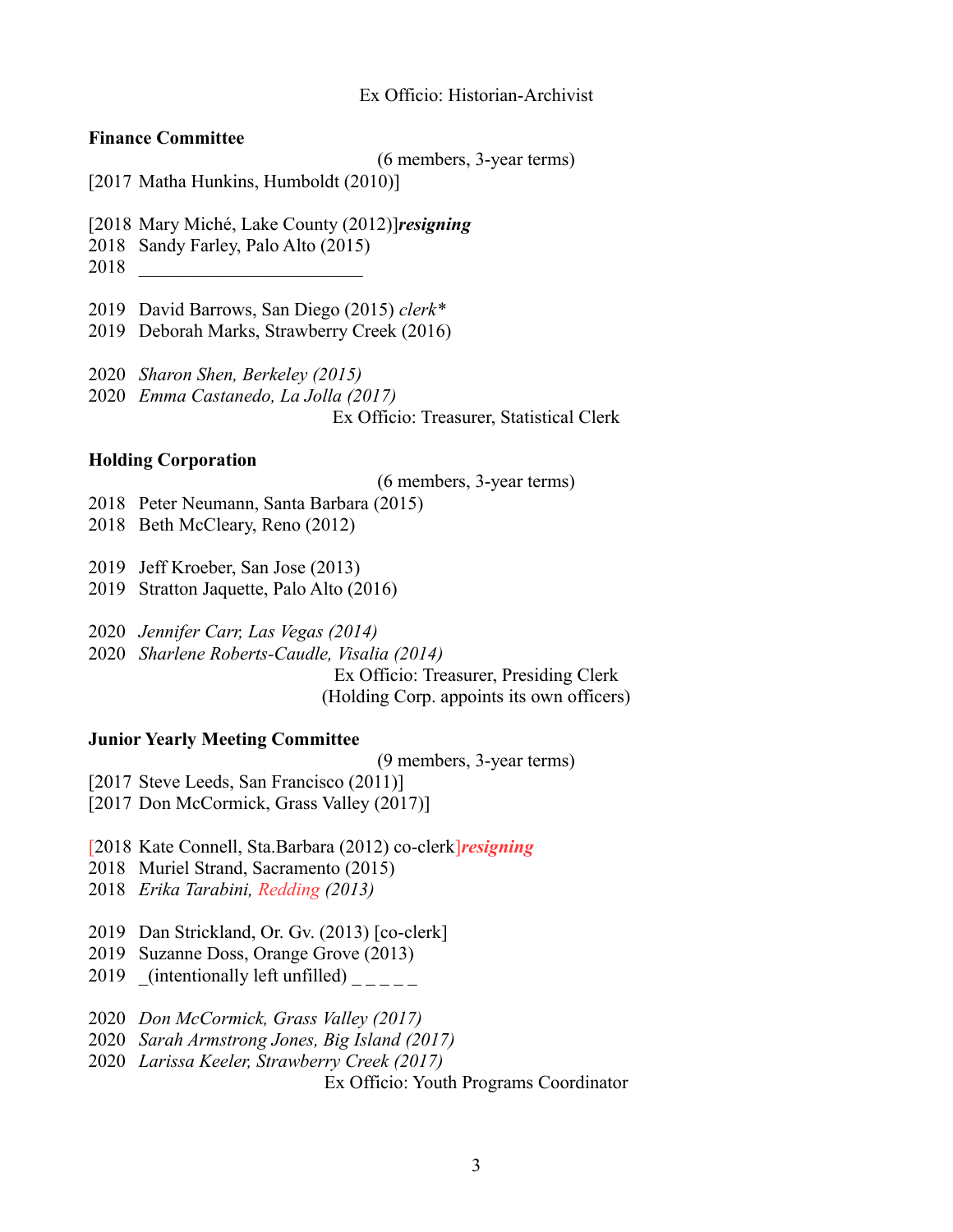(Note: this is the adult committee; JYM teens appoint their own JYM Clerk(s) and Ministry  $\&$ Oversight Committee, whose names are reported at Annual Session)

#### **Latin American Concerns Committee**

(5-9 members, 3-year terms)

(plus three members appointed year-to-year by Guatemala Scholarship Program, El Salvador Project & Casa de los Amigos (Mexico))

- 2018 Ann Boone, Redwood For. (2015)
- 2018 Linda Rowell, Chico (2015)

2019 Betty Guthrie, Orange County (2016)

- 2019 Nate Secrest, Lake County (2016)
- 2019 Laura Kohl, La Jolla (2013)

2020 *Margaret Bean, Guatemala (2013)*

2020 *Burton Housman, La Jolla (2015)*

- [2017 Casa Patricia Constantino, Mexico City]
- [2017 El S. Trudy Reagan, Palo Alto]
- [2017 Guat. Donna Smith, Redwood For., clerk]
- (2018 Casa Patricia Constantino, Mexico City)
- (2018 El S. information being obtained)
- (2018 Guat. Donna Smith, Redwood Forest)*clerk*

#### **Ministry and Oversight Committee**

(9 members, 3-year terms)

- [2017 Bronwen Hillman, Mexico City (2011)]
- [2017 Joe Magruder, Berkeley (2011)]
- [2017 Julie Harlow, Davis (2014)]
- 2018 Janet Gastil, San Diego (2014)
- 2018 Sally Kingsland, Straw.Ck.(2015) *co-clerk\**
- 2018 Kylin Navarro, Berkeley (2015) *co-clerk\**
- 2019 Shayne Lightner, Santa Monica (2013)
- 2019 Jim Summers, La Jolla (2016)
- 2019 Valerie Nuttman, Santa Cruz (2016)
- 2020 *Thistle West, Strawberry Creek (2017)*
- 2020 *Shan Cretin, Santa Monica (2017)*
- 2020 \_\_\_\_\_\_\_\_\_\_\_\_\_\_\_\_\_\_\_\_\_\_\_\_

#### **Peace and Social Order Committee**

(9 members, 3-year terms)

- [2017 Bill Spencer, Humboldt (2011)]
- [2017 Anthony Manousos, O.Grv.(2014) co-clerk]
- [2017 Stephen McNeil, Str. Crk. (2014) co-clerk]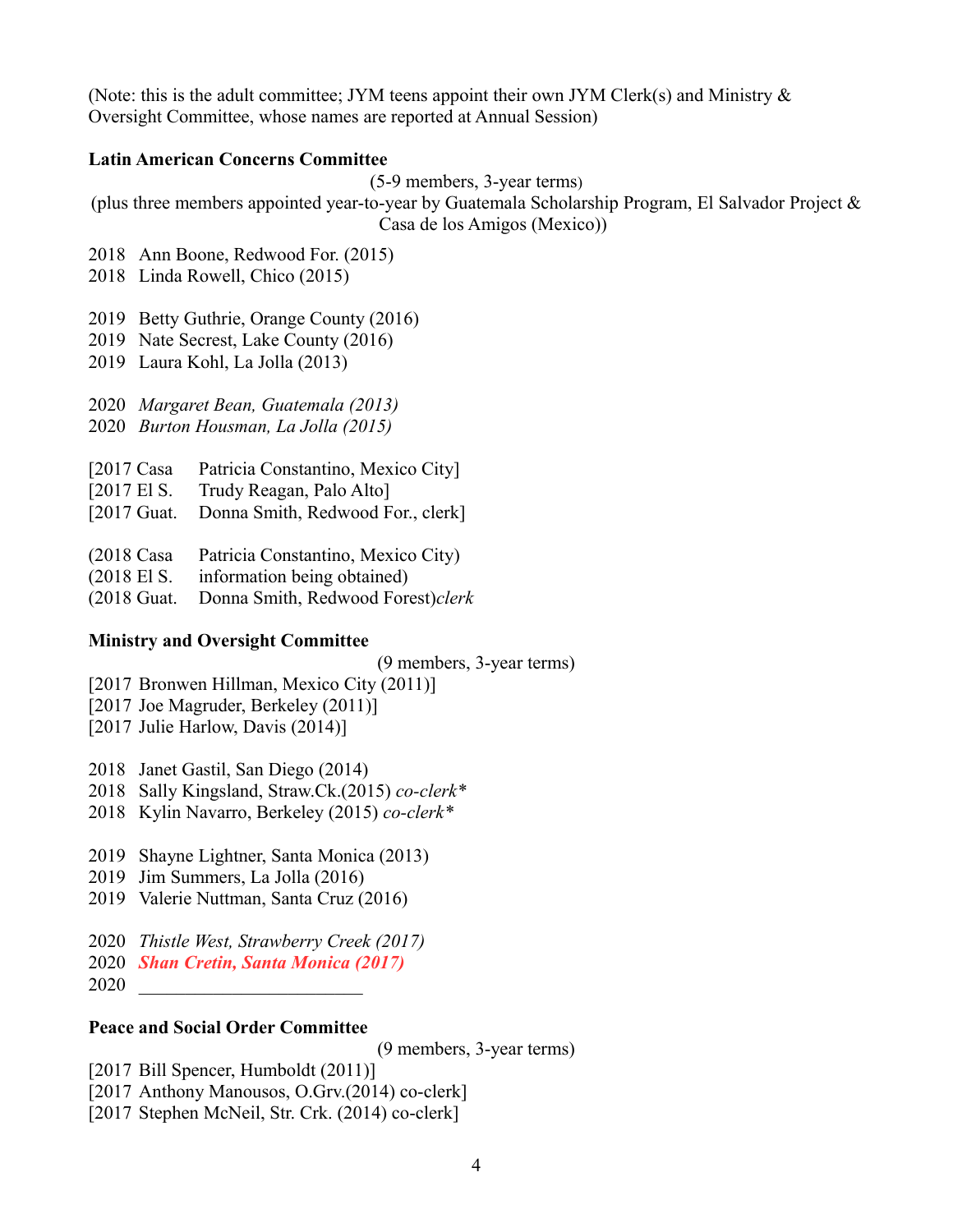- 2018 Eric Straatsma, Redwood Forest (2015)
- 2018 *Graciela Martinez, Visalia (2017)*
- 2018 \_\_\_\_\_\_\_\_\_\_\_\_\_\_\_\_\_\_\_\_\_\_\_\_
- 2019 Linda Dunn, Inland Valley (2016)
- 2019 Shannon Frediani, Santa Cruz (2016)
- 2019 Sandra Gey, Berkeley (2013)
- 2020 *David Breitzmann, San Francisco (2017)*
- 2020 *Linnea Hanson, Chico (2017)*
- 2020 \_\_\_\_\_\_\_\_\_\_\_\_\_\_\_\_\_\_\_\_\_\_\_\_

Ex Officio: clerks CPQM & SCQM P&SO, 1 PYM FCNL rep., & PYM FCL rep.

#### **Religious Educ. for Children Cmte.**

(Inactive; no appointments since 2015)

- [2017 Elizabeth Bills, La Jolla (2014)]
- 2018 John Cantu, Santa Cruz (2012)
- 2018 Delcy Steffy, Sacramento (2013)

#### **Secretariat Committee**

(3 members, 3-year terms)

[2017 Martha Carey, La Jolla (2016)]

2018 Elisa Jo Harkness, Santa Monica (2015)

- 2019 George Mills, Palo Alto (2016) *clerk*
- 2020 *Martin Walden, Central Coast (2017)*

Ex Officio: Assistant to the (Presiding) Clerk

#### **Site Committee**

(Inactive; no appointments since 2015)

[2017 Paul Harris, Redwood Forest (2011)]

- 2018 John Pixley, Claremont (2009)
- 2018 Sue Torrey, Central Coast (2015)

Ex Officio: current & immediate past Arrangements Clerks

#### **Unity with Nature Committee**

(9 members, 3-year terms)

- [2017 Meagan Fischer, Chico (2014)]
- [2017 Rick Herbert, Strawberry Creek (2014)]
- [2017 Tom Farley, Palo Alto (2016)]
- 2018 Catya de Neergaard, Str.Ck. (2013) [clerk]
- 2018 **\_\_\_\_\_\_\_\_\_\_\_\_\_\_\_\_\_\_\_\_\_\_\_\_**

2018 **\_\_\_\_\_\_\_\_\_\_\_\_\_\_\_\_\_\_\_\_\_\_\_\_**

- 2019 Shelley Tanenbaum, Strawberry Ck. (2013)
- 2019 Andi Macleod, La Jolla (2016)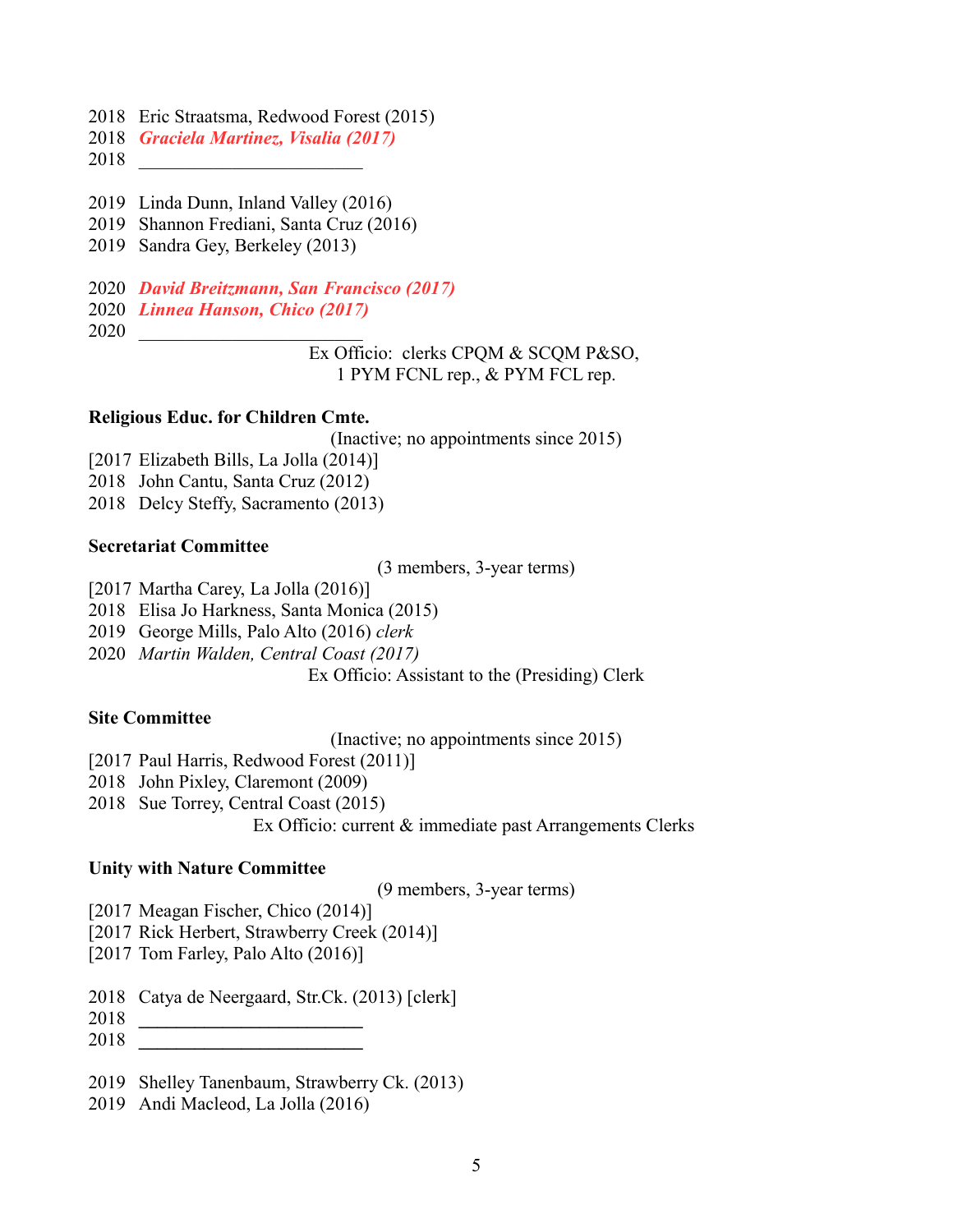- 2020 *Andrea Beane, Santa Monica (2017)*
- 2020 *Patricia Constantino, Mexico City (2017)*
- 2020 **\_\_\_\_\_\_\_\_\_\_\_\_\_\_\_\_\_\_\_\_\_\_\_\_**

### **Youth Programs Coordinator**

(appointed by Youth Programs Coord. Cmte.)

- - - - Alyssa Nelson, Davis (2011)

## **Youth Programs Coordinating Cmte. (YPCC)**

(6 members, 3-year terms)

[2017 Steve Leeds, San Francisco (2011)]

- 2018 Barbara Babin, Redwood Forest (2016)
- 2018 *Gail Eastwood, So. Humboldt WG (2017)*
- 2019 Melissa Lovett-Adair, Ctrl. Coast (2016)
- 2019 Bertha Peña, Mexico City (2016) *clerk\**
- 2020 *Jennifer Carr, Las Vegas (2013)*
- 2020 *Stephen Myers, Sacramento (2014)*

## **YPCC Youth Members**

(4 members, 1-year terms; nominated by YPCC)

- [2017 Kylin Navarro, Berkeley (2014)]
- [2017 Rebekah Percy, La Jolla (2015)]
- [2017 Julian Garrett, San Jose (2016)]
- 2018 **\_\_\_\_\_\_\_\_\_\_\_\_\_\_\_\_\_\_\_\_\_\_\_\_**
- 2018 **\_\_\_\_\_\_\_\_\_\_\_\_\_\_\_\_\_\_\_\_\_\_\_\_**
- 2018 **\_\_\_\_\_\_\_\_\_\_\_\_\_\_\_\_\_\_\_\_\_\_\_\_**
- 2018 **\_\_\_\_\_\_\_\_\_\_\_\_\_\_\_\_\_\_\_\_\_\_\_\_**

## **Naming Committee** (appointed at Rep. Com.)

(3 members, 1-year terms through first First Day of Third Month)

- 2018 Steve Leeds, San Francisco (2017)
- 2018 Bertha Peña, Mexico City (2017), convener
- 2018 Sue Scott, Inland Valley (2017)

## **Nominating Committee**

## (9 members, 3-year terms)

## (*nominated by Naming Committee*)

[2017 Stephen Matchett, San Fran.(2011) clerk]

[2017 Graciela Matinez, Visalia (2013)]

2018 Sue Torrey, Central Coast (2016)

2018 William O'Connell, Las Vegas WG (2017)

*(2018 \_\_\_\_\_\_\_\_\_\_\_\_\_\_\_\_\_\_\_\_\_\_\_\_)*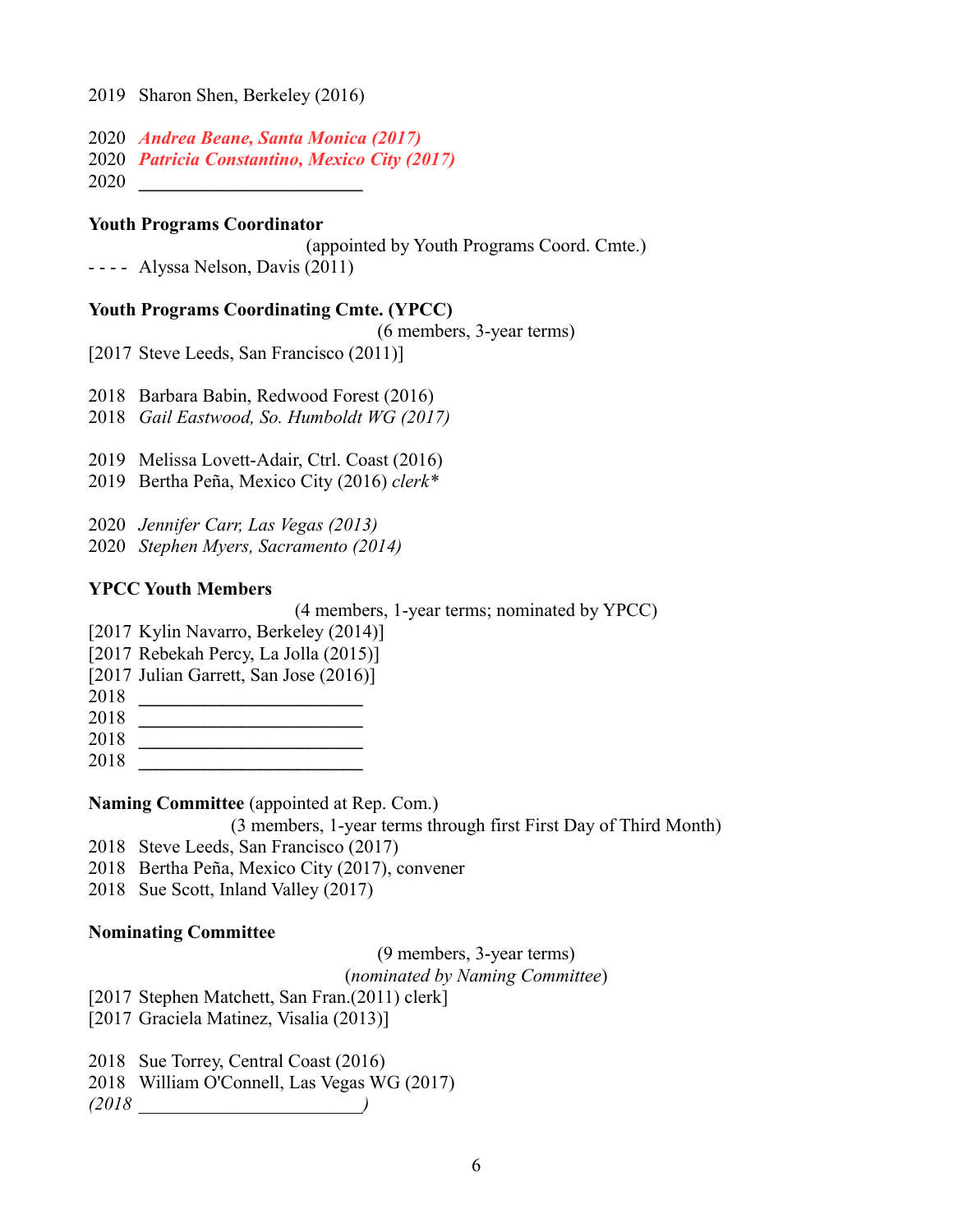- 2019 Ed Flowers, Apple Seed (2016)
- 2019 Ann Fuller, Santa Monica (2016)
- 2019 Kate Watkins, Santa Monica (2016)

| (2020 |  |
|-------|--|
| (2020 |  |
| (2020 |  |

## **PYM DELEGATES (REPRESENTATIVES AND OBSERVERS) TO OTHER ORGANIZATIONS**

#### **REPRESENTATIVES:**

#### **American Friends Service Committee (AFSC) Corporation**

(target of 2 representatives, 3-year terms)

[2017 David Barrows, San Dieg(2014) convener]

[2017 Graciela Martinez, Visalia (2014)]

2018 Nancy Mellor, Sacramento (2012) *convener*

2019 Shannon Frediani, Santa Cruz (2016)

### **Friends Bulletin Corp. (***Western Friend***) Board of Directors**

(3 representatives, 3-year terms; 9-member board also includes 3 representatives each from North

Pacific and InterMountain YMs)

- 2018 Jim Anderson, Chico (2015) *convener\**
- 2019 Doug Smith, Reno (2015)
- 2020 *Claire Gorfinkel, Orange Grove (2016)*

## **Friends Committee on Legislation of California (FCLCA)**

(appointed by Peace & Social Order Committee)

(2018 **Stephen Myers, Sacramento (2016)**)

## **Friends' Committee on National Legislation (FCNL)**

(6 representatives, 3-year terms) (see note below)

[2017 Carolyn Stephenson, Honolulu (2013)]

- [2017 Carin Pacifico, Palo Alto (2014)]
- 2018 Stephen McNeil, Str.Crk. (2015) *convener\**
- 2018 Anthony Manousos, Orange Grove (2016)
- 2019 Carolyn Levering, Santa Cruz (2016)
- 2019 Robert Levering, Santa Cruz (2016)
- 2020 *Klara East, Visalia (2017)*

2020 **\_\_\_\_\_\_\_\_\_\_\_\_\_\_\_\_\_\_\_\_\_\_\_\_**

(FCNL has indicated it can fund four of our representatives, so we are not restricted to two)

## **Friends Peace Team Project Board of Directors**

(1 representative, 3-year term)

2018 Gay Howard, Central Coast (2009)